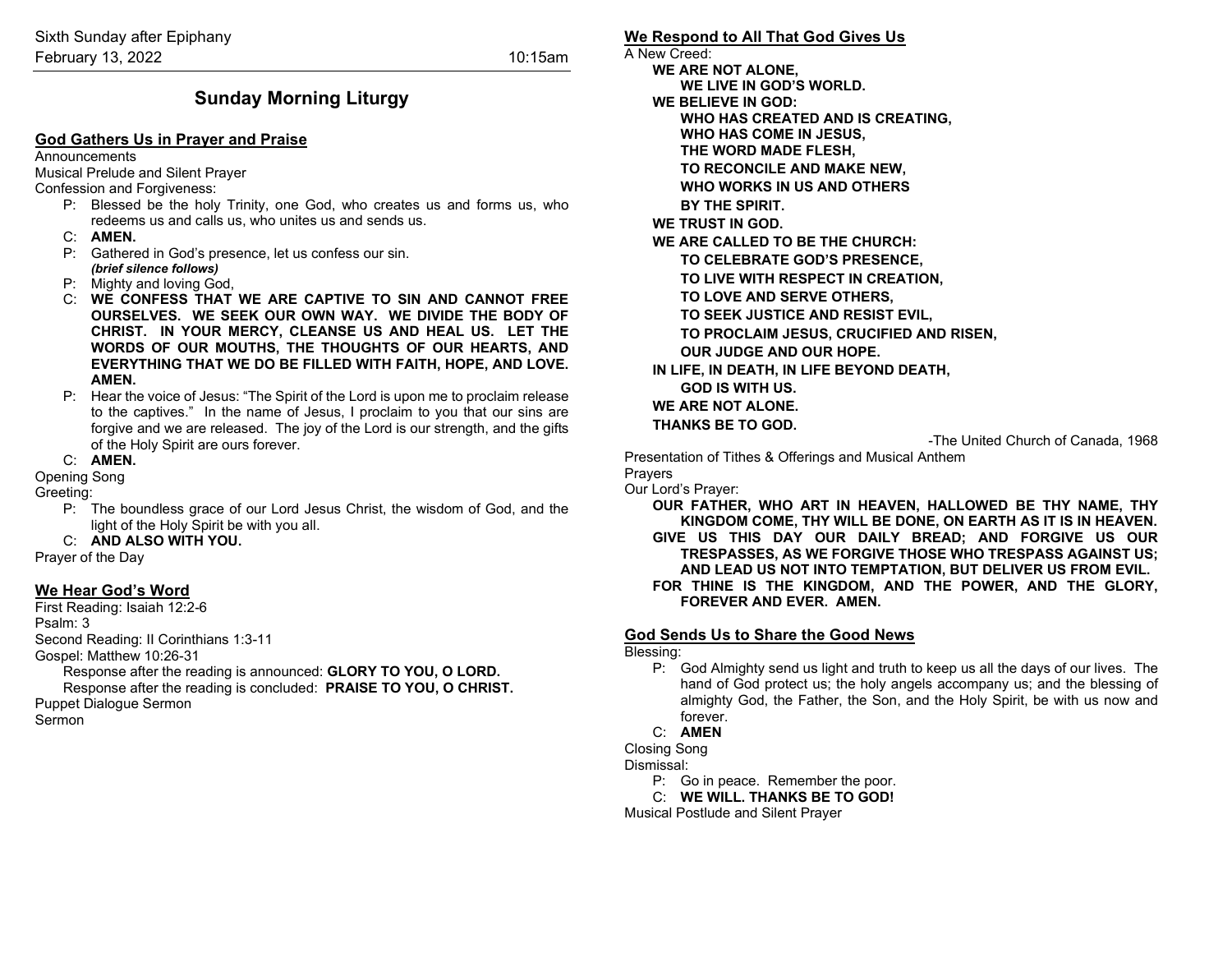## **Saint John's Evangelical Lutheran Church**

**Berrysburg, PA 717-362-9519**

#### **[stjohnhillchurch@frontier.com](mailto:stjohnhillchurch@frontier.com) | [www.stjohnhillchurch.org](http://www.stjohnhillchurch.org/)**

### **Our Mission**

*St. John congregation, responding to the call of the Holy Spirit through the Gospel, unites together to preach and teach the Word, administer the sacraments, and carry out God's mission. With God's guidance and grace, we strive to boldly proclaim by word and action the reconciling Gospel of Jesus: Working together for justice and peace, and caring for those in need in our community and world. We invite everyone to join us wherever you are on your faith journey.*

*Adopted December 8, 2013*

## **Serving Today**

| James Watson          | l eader.                  |
|-----------------------|---------------------------|
| Laurie Little         | Young Christians Minister |
| Judy Ferree           | Organist                  |
| <b>Barry Williard</b> | Lector                    |
| Roy Henry             | <b>Council President</b>  |

For the month of February, our *Celebrate* lectionary bulletin inserts, our support of *Tree 4 Hope*, and our support of one pastor for one month in the *Konde Diocese of the Evangelical Lutheran Church in Tanzania* are all sponsored by Jamie Doyle for the many blessings of our congregation.

Welcome to all who are worshipping with us this morning. If you are a visitor, please sign our guest book in the foyer, and please worship with us again and join in other congregational family activities!

# **Today, Sunday, February 13**

- Adult Bible Study (On Zoom)
- 9am SONDay Celebration (In-Person) Masking and safe distancing are required for everyone present – both adults and young persons – to do our best to protect our (unvaccinated per current guidelines) younger congregational family members!
- 9am Youth Group Members Prepare for Worship Leadership (In-Person)
- 10:15am Worship *Led by Members of Youth Group* (In-Person and On Zoom) Masking is required for everyone who is not yet fully vaccinated, as our area continues to remain at the highest level of virus transmission.

# **Monday, February 14**<br>8-9:30am Pastor Ton

Pastor Tom's Office Hours

#### **Tuesday, February 15**

*Pastor Tom at Medical Appointment – No Office Hours Until Later Morning Deadline to Submit Items for March "St. John's Epistle"*

### **Wednesday, February 16**

8am-12pm Pastor Tom's Office Hours

6:30pm Midweek Bible Study (on Zoom)

7pm Weekly Congregational Family Time of Prayer 1. for All Educators/ Students/Families and 2. for Our Health Professionals *(Please make use of the list of health care professionals at the end of this bulletin information, taking a few minutes to lift each person up to God by name. To add names to the list, please contact Pastor Tom with their information.)*

### **Thursday, February 17**

8am-12pm Pastor Tom's Office Hours

# **Friday, February 18**

Pastor Tom's Office Hours

### **Saturday, February 19**

Pastor Tom's Weekly Day Off

### **Next Sunday, February 20**

- Seventh Sunday after Epiphany
- 9am Adult Bible Study (On Zoom)
- 9am SONDay Celebration (In-Person) Masking and safe distancing are required for everyone present – both adults and young persons – to do our best to protect our (unvaccinated per current guidelines) younger congregational family members!
- 9am Confirmation Class (In-Person)
- 9am Youth Group Bible Time (In-Person)
- 10:15am Worship, *Including the Observance of Scout Sunday with Members and Leaders of Cub Scout Pack #46* and Celebration Time with Miss Laurie for Young Persons In-Person (In-Person and On Zoom) – Masking is required for everyone who is not yet fully vaccinated, as our area continues to remain at the highest level of virus transmission.

#### **Looking Ahead**

Property Committee will meet on Tuesday, February 22, beginning at 6:15 P.M. **(planned for in-person, safely-spaced in the "Sunday School" Room).**

Congregational Council will hold their February meeting on Sunday, February 27, beginning at 4:00 P.M.

\* \* \* \* \* \* \* \*

**THANK YOU** to the following persons who directed Thrivent Choice Dollars to St. John during 2021: Sheila Barder, Fay Bixler, Barb Bullock, Delmar & Ginny Enders, Larry Gessner, Harold & Pat Herb, and Olivia Williard. A total of \$1,094 was received and passed on to the support of such ministries as Children and Youth ministry, youth group, Lutheran World Relief, our pavilion curtain project, and our ELCA World Hunger Appeal. Thank you*! (During these recent COVID years, total Choice Dollars directed to our congregational family have been in a slow decline. All Thrivent members have until March 31 to designate 2021 Choice Dollars. A phone call to Thrivent – or logging in to the Thrivent website – is all that it takes to find out about and direct Thrivent Choice Dollars.)*